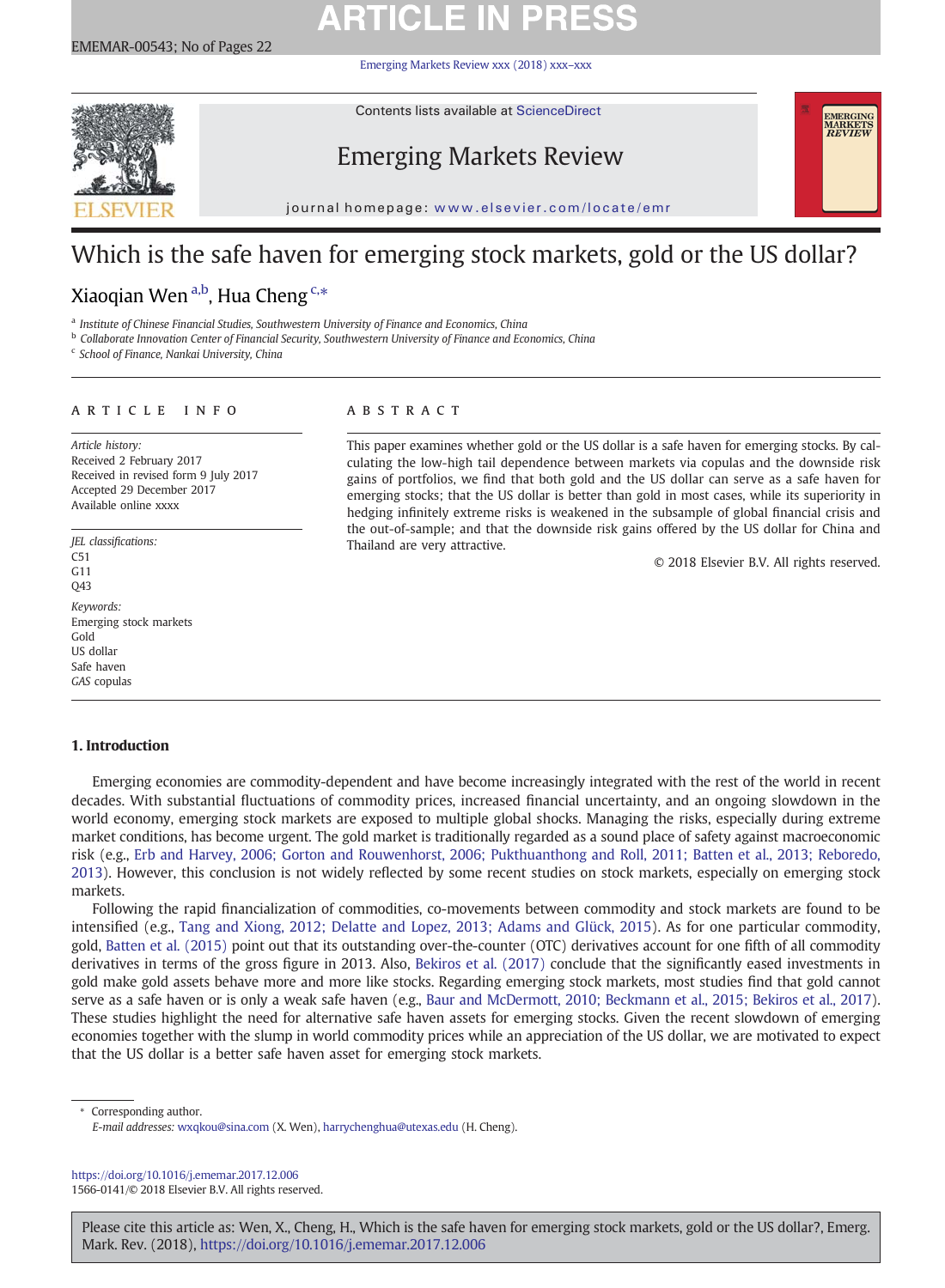2 X. Wen, H. Cheng / Emerging Markets Review xxx (2018) xxx–xxx



Fig. 1. The price trends of MSCI Emerging market index, Standard & Pool GSCI Commodity index, gold and the US dollar. Note. The indices in January 4, 2000 are normalized to 100.

The preceding discussion can be intuitively identified in Fig. 1. In addition to the close co-movements of the emerging stock market index with the commodity index, similar price trends between the emerging stock market index and the world gold spot price are also observed. In contrast to the volatile prices of emerging stocks, commodities and gold, the evolution of the US dollar value is considerably stable—in particular, it slightly increased during the 2001 high-tech bubble collapse and the 2008 global financial crisis. The US dollar value has risen more significantly since 2014, when the emerging stock market index began to slide downward.<sup>1</sup> However, these price trends could not fully exclude the possibility of gold as a safe haven, especially during the global financial crisis, given some inconsistencies between the world gold spot price and the emerging stock index price at the end of 2008 and 2011. Thus, this paper rigorously tests the following questions. Is gold a safe haven at least during some periods? If gold is not a safe haven asset, is the US dollar the better safe haven for emerging stock markets?

According to the definition used in current studies (e.g., [Baur and Lucey, 2010; Baur and McDermott, 2010; Reboredo, 2013;](#page--1-0) [Bekiros et al., 2017](#page--1-0)), the role of an asset as a safe haven with respect to another asset depends on the link between the two assets in times of extreme market movements. If one asset is unrelated or negatively related to the other asset under extreme market circumstances, then the safe haven property is verified. Here, independence and a negative relationship imply a weak and strong safe haven property, respectively. From this viewpoint, accurately modeling market dependence in extreme situations is crucial. In this respect, copulas are known to be an advantageous tool, and lower tail dependence is a measure usually used to determine the safe haven property. However, such an analytical method is inadequate due to the following limitations. First, as the commonly used copulas only capture extreme price movements in tandem, the lower tail dependence of these copulas can only imply patterns of an extremely small value for one asset together with an extremely small value for another asset. Given that the lower tail dependence is a non-zero probability of observing the extreme price co-movements, it can at most show that, in times of extreme events, the two assets are uncorrelated (i.e. the value of lower tail dependence equals to zero), but cannot show that these two assets are negatively correlated. In this way, patterns of an extremely small value for one asset together with an extremely large value for another asset cannot be detected, and the strong safe haven property fails to be verified. Second, [Reboredo and Ugolini](#page--1-0) [\(2015\)](#page--1-0) suggest that the tail dependence of copulas offers information about extreme risks but at the limit, given that tail dependence is obtained by making the confidence levels infinitely close to one or zero. From this viewpoint, tail dependence only implies the ability to hedge infinitely extreme risks, but cannot indicate the ability to hedge extreme risks at various confidence levels.

To overcome the preceding limitations, our paper contributes to the literature by rotating the commonly used copulas to capture the low (in emerging stock)-high (in gold/the US dollar) tail dependence (such opposite extreme price movements are of interest to investors holding long positions in emerging stocks), and then the strong safe haven property of gold/the US dollar can be detected. Compared with modeling the dependence structure between emerging stock returns and negative gold/US dollar returns, such a method is more flexible in real risk management practice. Simultaneously, based on the dependence structure implied by the optimal copula function, the downside risk gains provided by gold/US dollars for emerging stocks are calculated at various confidence levels, which are regarded as another dimension for detecting the safe haven property. In this way, the hedging ability of gold/the US dollar is more comprehensively examined, and direct implications for risk management are provided.

 $<sup>1</sup>$  In Fig. 1, the U.S. dollar index is a measure of the value of the US dollar relative to the value of currencies of the majority of the U.S.'s most significant trading partners</sup> (including the Euro, Japanese yen, Canadian dollar, British pound, Swedish krona and Swiss franc). This index is similar to other trade-weighted indices, and the Euro holds the most weight, followed by the Japanese yen.